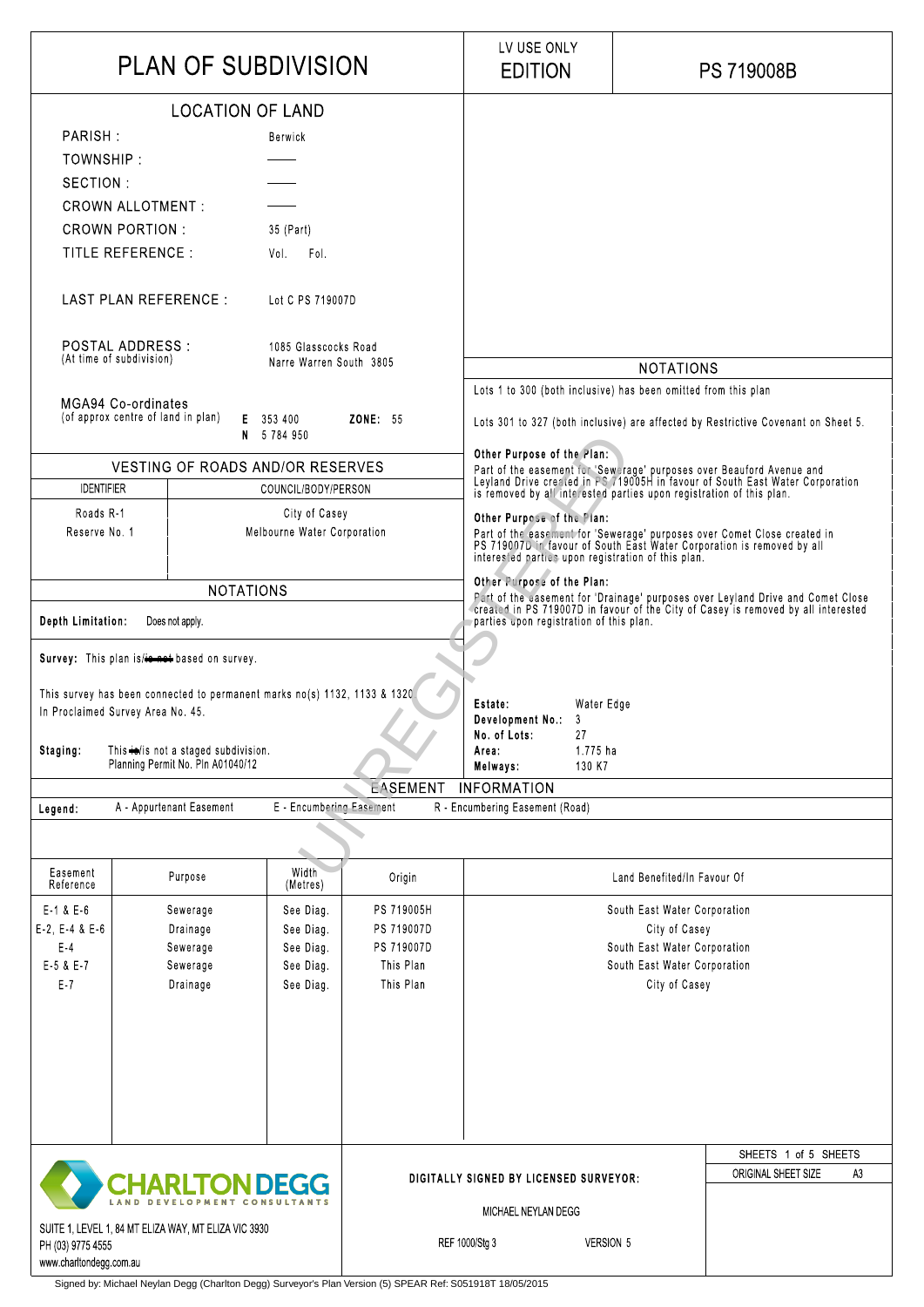|                                                      | <b>SCALE</b>                            | ORIGINAL<br><b>SCALE</b> | SHEET 2             |    |
|------------------------------------------------------|-----------------------------------------|--------------------------|---------------------|----|
| CHARLTON DEGG                                        | 225<br>30<br>15<br>/ 5<br>, 5<br>luutuu |                          | ORIGINAL SHEET SIZE | A3 |
| LAND DEVELOPMENT CONSULTANTS                         | LENGTHS ARE IN METRES                   | 1750                     |                     |    |
| SUITE 1, LEVEL 1, 84 MT ELIZA WAY, MT ELIZA VIC 3930 | DIGITALLY SIGNED BY LICENSED SURVEYOR:  |                          |                     |    |
| PH (03) 9775 4555                                    | MICHAEL NEYLAN DEGG                     |                          |                     |    |
| www.charltondegg.com.au                              | REF 1000/Stg 3<br><b>VERSION 5</b>      |                          |                     |    |

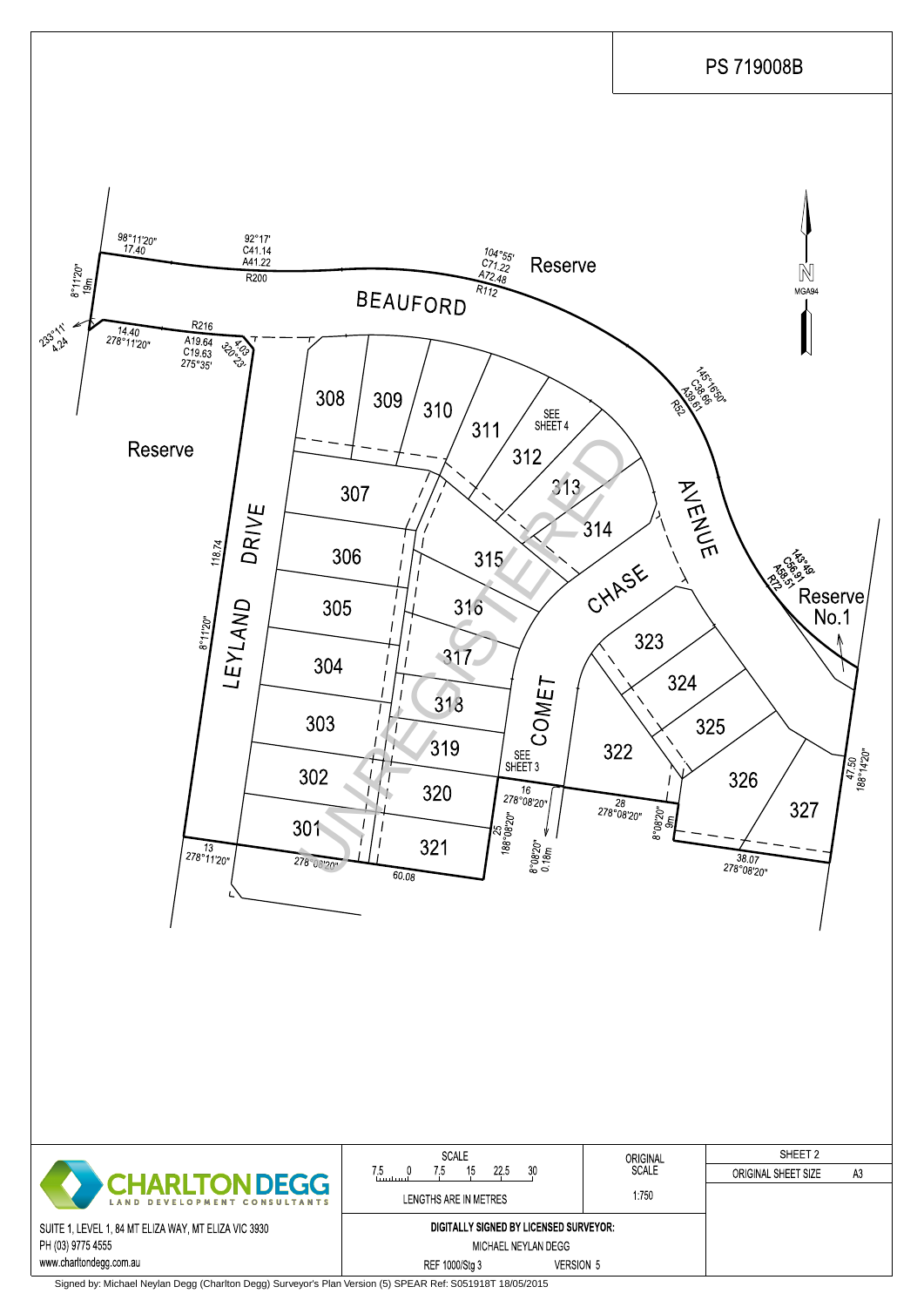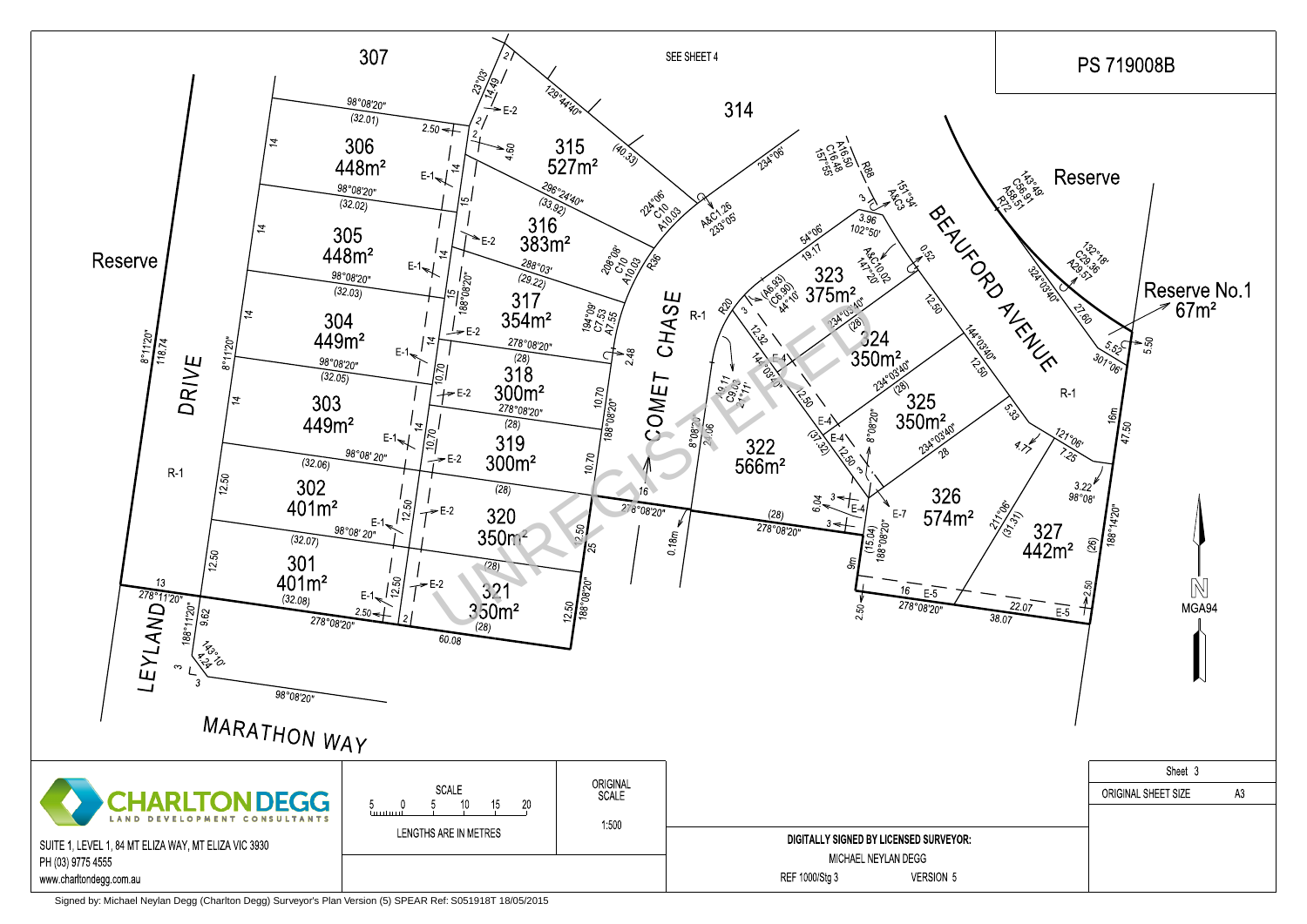